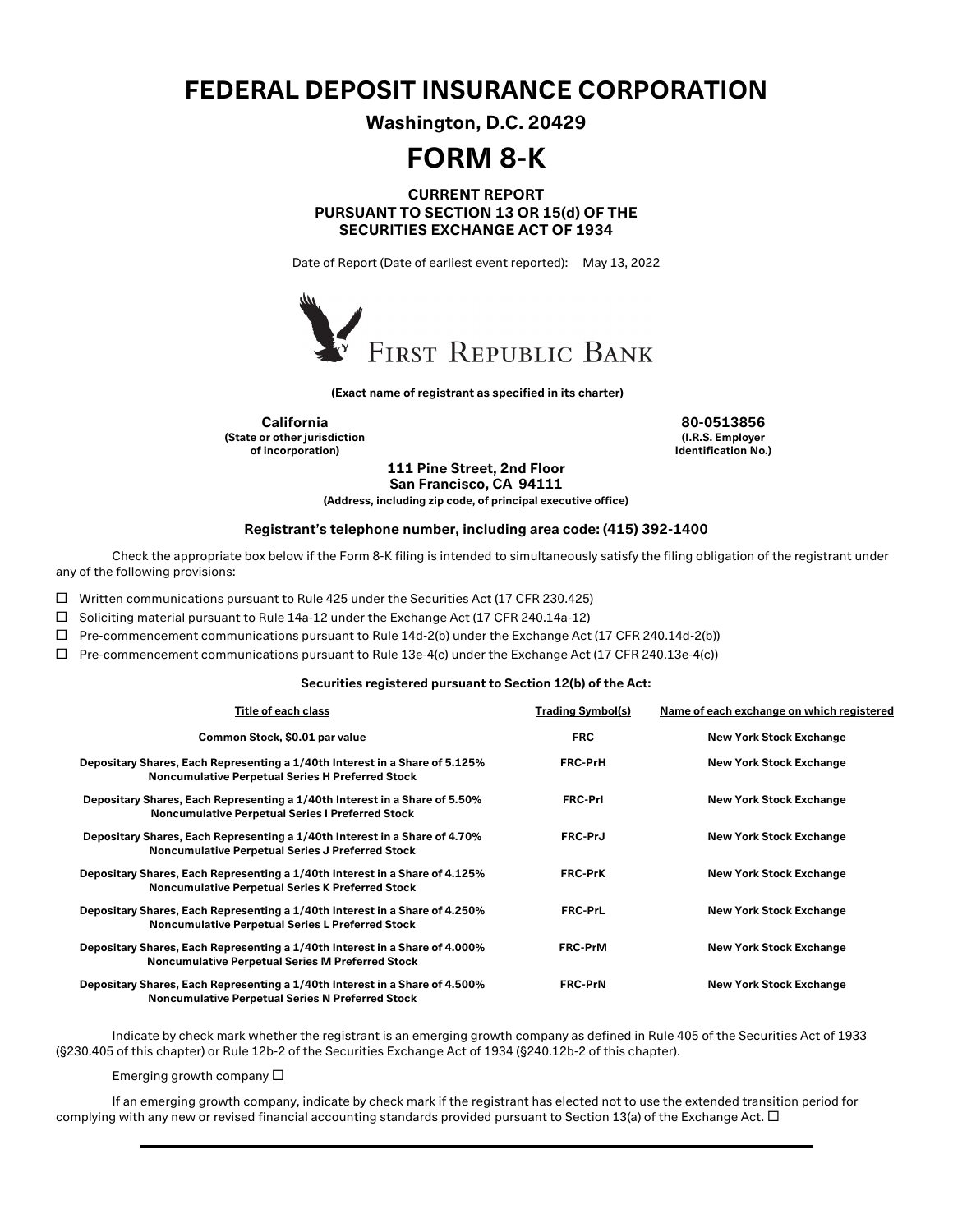## Item 7.01 Regulation FD Disclosure

Pursuant to Regulation FD, First Republic Bank ("the Bank") hereby furnishes to the Federal Deposit Insurance Corporation slides that the Bank will present to analysts and investors on or after May 13, 2022. The slides are attached hereto as Exhibit 99.1. These slides will be available on the Bank's website at [firstrepublic.com.](http://www.firstrepublic.com/)

The information furnished by the Bank pursuant to this item, including Exhibit 99.1, shall not be deemed "filed" for purposes of Section 18 of the Securities Exchange Act of 1934, as amended (the "Exchange Act"), or otherwise subject to the liability of that section, and shall not be deemed to be incorporated by reference into any filing under the Securities Act of 1933, as amended, or the Exchange Act.

## Item 9.01 Financial Statements and Exhibits

## (d) Exhibits

 99.1 Slides presented by First Republic Bank to analysts and investors on or after May 13, 2022.